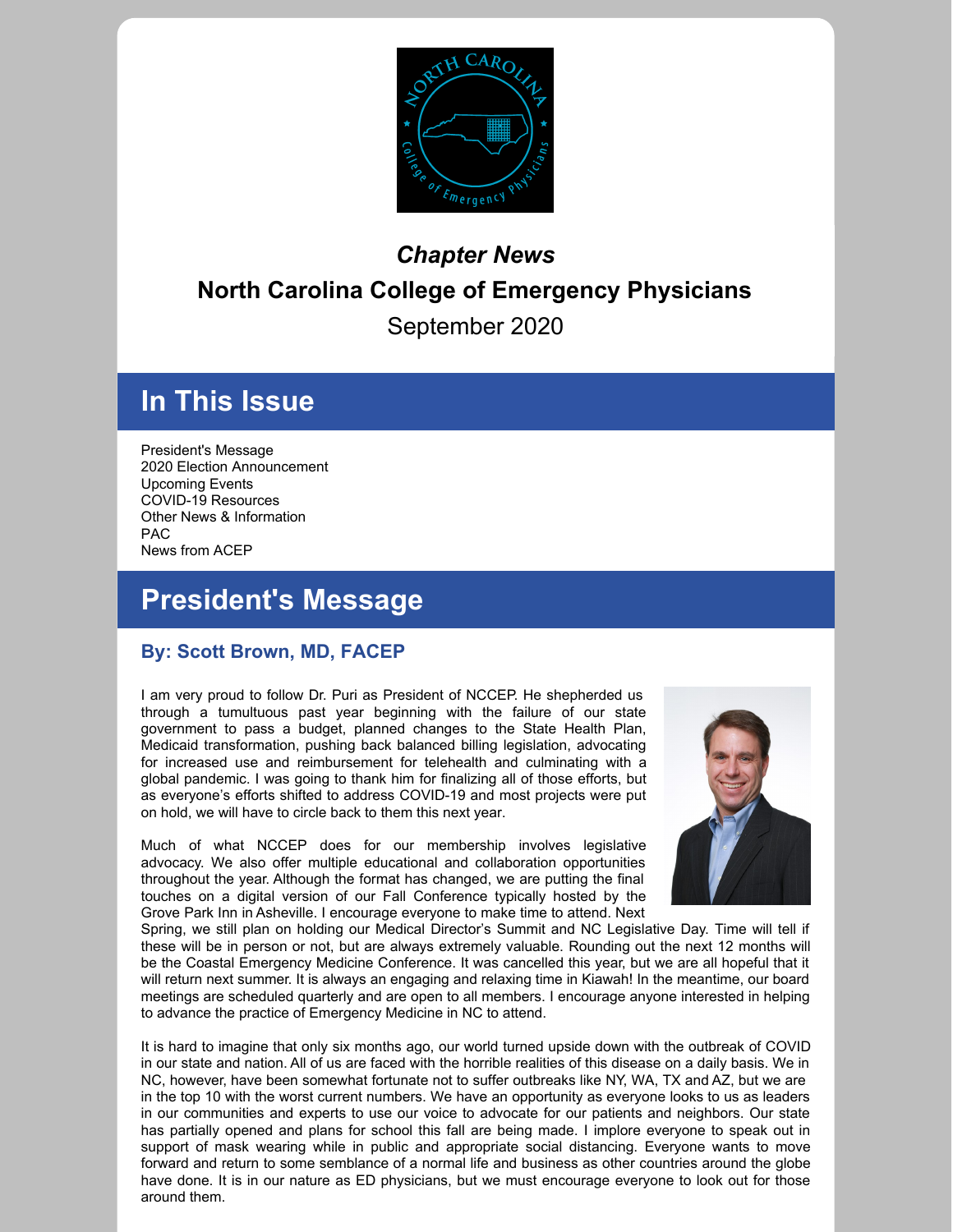Thank you for being the amazing people you are.

# **2020-21 NCCEP Board of Directors**

This year's election was the first ever e-voting, and it was very successful. More NCCEP members voted than ever! We hope that you found this new way to vote much simpler and efficient. As an added bonus, it was also more cost-effective for the College.

Congratulations to the following officers and directors serving the College for the 2020-21 year.

#### **OFFICERS**

*President* Scott W. Brown, MD, FACEP (2021) Cary, NC

*President-Elect* Jennifer Casaletto, MD, FACEP (2021) Mount Holly, NC

*Secretary-Treasurer* Thomas Bernard III, MD (2021) Cary, NC

*Immediate Past President* Sankalp Puri, MD, FACEP (2021) Charlotte, NC

**DIRECTORS** (Term of Office)

Leon Adelman, MD, MBA, FACEP (2022) Raleigh, NC

Melanie Artho, MD (2021) Weddington, NC

Jill Benson, MD, FACEP (2022) Cary, NC

Todd Listwa, MD, FACEP (2021) Charlotte[,](mailto:tlistwa@MEMA.net) NC

Joshua Loyd, MD, NRP (2022) Charlotte, NC

John Mearns, DO (2022) Wilmington, NC

Madjimbaye (Madji) Namde, MD (2022) Raleigh, NC

Brandon Smallwood, MD, FACEP (2021) Wilmington, NC

Brad Watling, MD, FACEP, FAAEM (2021) Mooresville, NC

#### **Resident Board Members**

Christopher Benton, DO, Voting Resident Member (Campbell/Cape Fear) Sara Gonzalez, MD (Duke) Jacob Leedekerken, MD (Atrium) Byron Parker, MD (UNC) Zachary Smith, MD (WFU)

# **Upcoming Events**

Board of Directors Meeting, September 30, 2020, 10:00 am – 2:00 pm, Zoom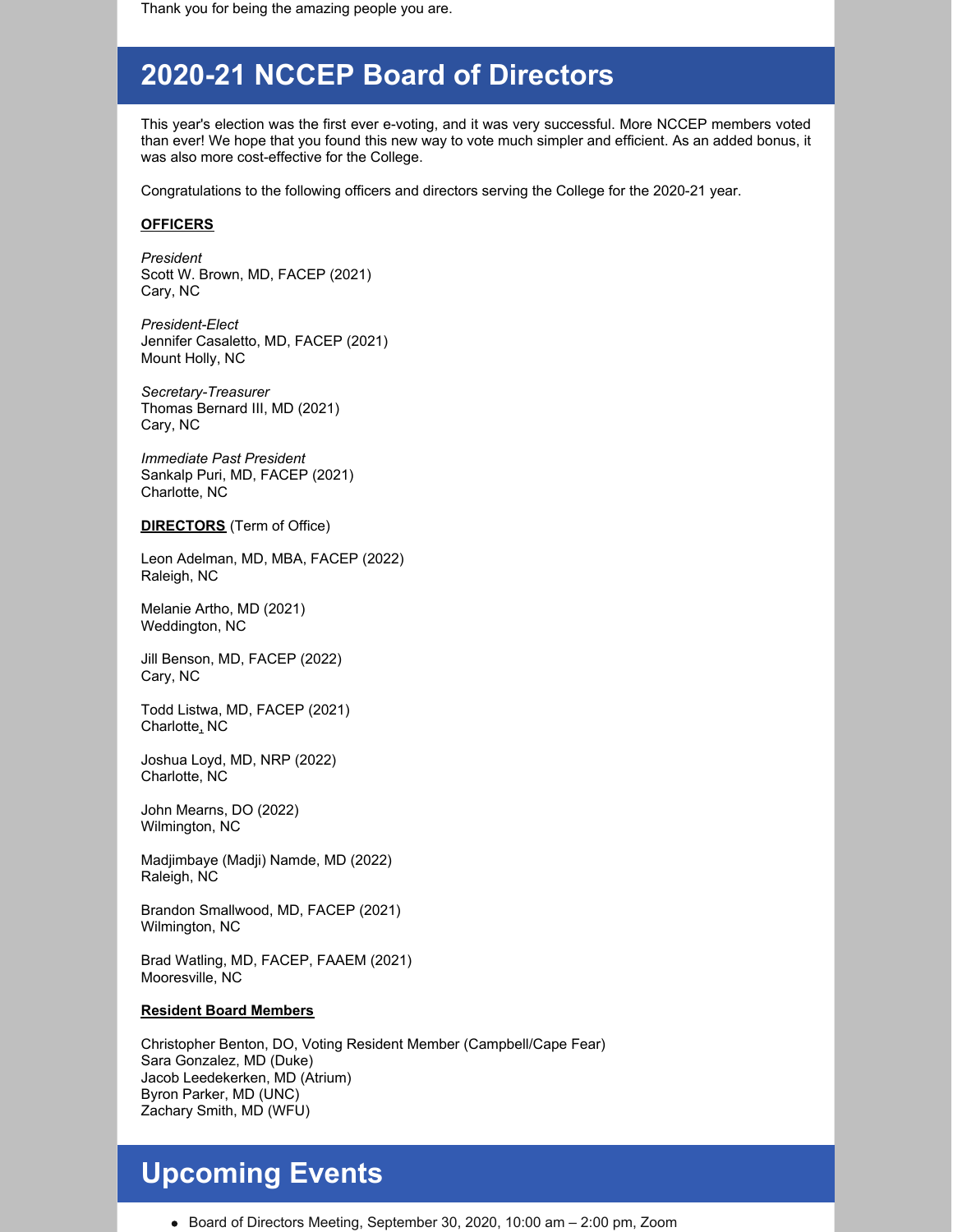- Fall Conference, October 12, 2020, Web Only
- ACEP20, October 26-29, 2020, Web Only
- Board of Directors Meeting, January 20, 2021, 10:00 am 2:00 pm, Zoom
- Medical Director Summit, February 26, 2021, Grandover, Greensboro, NC
- Board of Directors Meeting and Legislative Day, April 21, 2021, Raleigh, NC

\*If you would like to participate in the Zoom Board meeting(s), please e-ma[ilus](mailto:events@nccep.org) for login information.

# **Save the Date! 2020 NCCEP Fall Conference**

The NCCEP Fall Conference is going virtual! This year's half-day conference will be held Monday, October 12, 2020. Registration information and more details [here](https://www.nccep.org/?page_id=756).

*Approved for AMA PRA Category 1 Credit* TM



# **Save the Date! 2021 Medical Director Summit**



**COVID-19**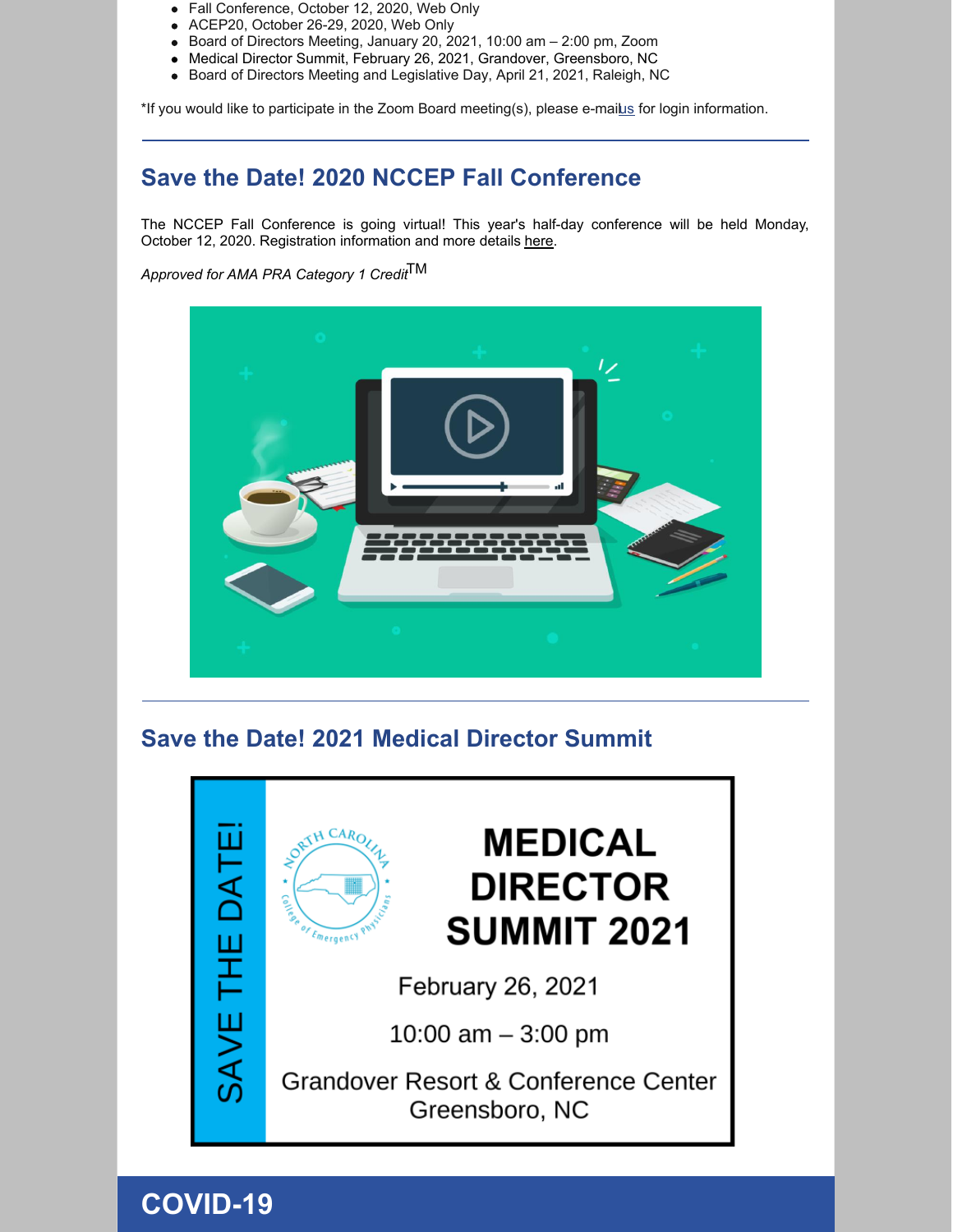We know there is a lot of information already coming your way, but we wanted to share some resources with you. Keep up the great work, and know that you are appreciated!

Visit NCCEP's [COVID-19](https://www.nccep.org/?page_id=953) resource page for North Carolina and NCDHHS-specific information and [ACEP's](https://www.acep.org/corona/covid-19-Main/) site for National/CDC information.



hank you

TO ALL MEDICAL PERSONNEL WORKING TO FIGHT COVID-19. WE APPRECIATE YOU!

# **Other News & Information**

# **New Website**

Check out NCCEP's newly redesigned website [here](https://www.nccep.org/)! Missing something you'd like to see? Contac[tus](mailto:events@nccep.org) and share your thoughts. We'd love to hear from you.

# **Membership Renewal**

Please be sure to renew your NCCEP membership! We rely on membership dues to keep our Chapter running and continue to provide the valuable services we do for our members, including legislative work to protect and further the interests of Emergency Medicine at the North Carolina Legislature. If you have not yet renewed for this year, you may do so [here](https://signin.acep.org/idp/Account/Login?ReturnUrl=%2fidp%2fSAML%2fSSOService%3forg%3dACEP%26SAMLRequest%3dfZLdTuMwFIRfJfJ9%252FkwprdUUlZbVVmKXiBQuuEGnyWmxlNheH6ewb4%252BTFgpI9C4azWi%252BzPGEoKmNmLXuWd3hvxbJBctFxp4uxnwz4DgM02TEwwEfJuG6StPwnMMQzuBiDCmy4AEtSa0yxqOEBUuiFpeKHCjnpYQnYTIK09EqHQg%252BFnwUjc%252F4IwsWvkUqcH3y2TlDIo5JbpVUEZRoIm23saxMXMz%252B3MRFcVug3ckSL72ezebXOQt%252BaVtiT52xDdSEXXsORHKHH0putdOlrq%252BkqqTaZqy1SmggSUJBgyRcKboK4enFem8i8Xu1ysP8tlixYEaEtsOca0Vtg%252FYAcn93cwR%252FwTUYQ0fynvqnaARkXlnw2tSKRD%252F%252BaSxz%252BAc2nXRu0W9sP%252BVPx%252BEdg00723fW%252FqMBBVusxIHQr7aTFdpJ%252FKlw327EX9%252BwXOS6luX%252F7ggNuJ8B0ijtFVmFm94qWkUGS7mRWPl161q%252FzC2C8ydztvUXi6f71q8vcvoG%26RelayState%3dhttps%253A%252F%252Fwebapps.acep.org%252Fmemberapplication%252F).

# **4 Leadership Truths for All EM Physicians & Providers**

#### **By: Bret Nicks, MD, MHA, FACEP**

Have you ever felt that being an exceptional leader is something that remains out of reach?

It reminds me of driving. Think for a moment of a time where you were driving down a long, straight stretch of road – preferably covered on either side by trees. For me, growing up in Western Washington that was not an uncommon phenomenon – especially out toward Mt. Rainier. After driving for a while, your mind adjusts to what your eyes are seeing – a vast array of trees coming toward you at the speed of driving. However, when you stop have you ever noticed what happens? Because of the visual process adapted when driving, you have the illusion that the trees before you are actively moving away.

Sometimes this is how I feel with my desire to become that level 5 leader… no matter how much I move forward on the road to growth, **when I pause for a moment what I am seeking to attain appears to be moving further and further away.**

#### **What about you?**

Do you chase after leadership as though it were something to be captured or an endpoint to be reached? Often, when we think we have our team fully developed and 'under control', adversity demands something very different from us. Suddenly, we have to pause before we pivot and it appears our goals are moving further from us – just like the illusion above. In that pause, we may be unsure how to respond – or feel the weight of the decision at hand. It is often in these extraordinary moments of reality, our overconfidence once again is balanced by humility. We are simply reminded that leadership is a practice, a daily practice, and that mastery of it cannot be fully achieved.

I have had the privilege to work with leaders from many countries around the world. While each have a unique story to tell and perhaps differing paths to their success, their leadership challenges have many similarities. Struggles in leadership do not have inherent geographic boundaries. They are not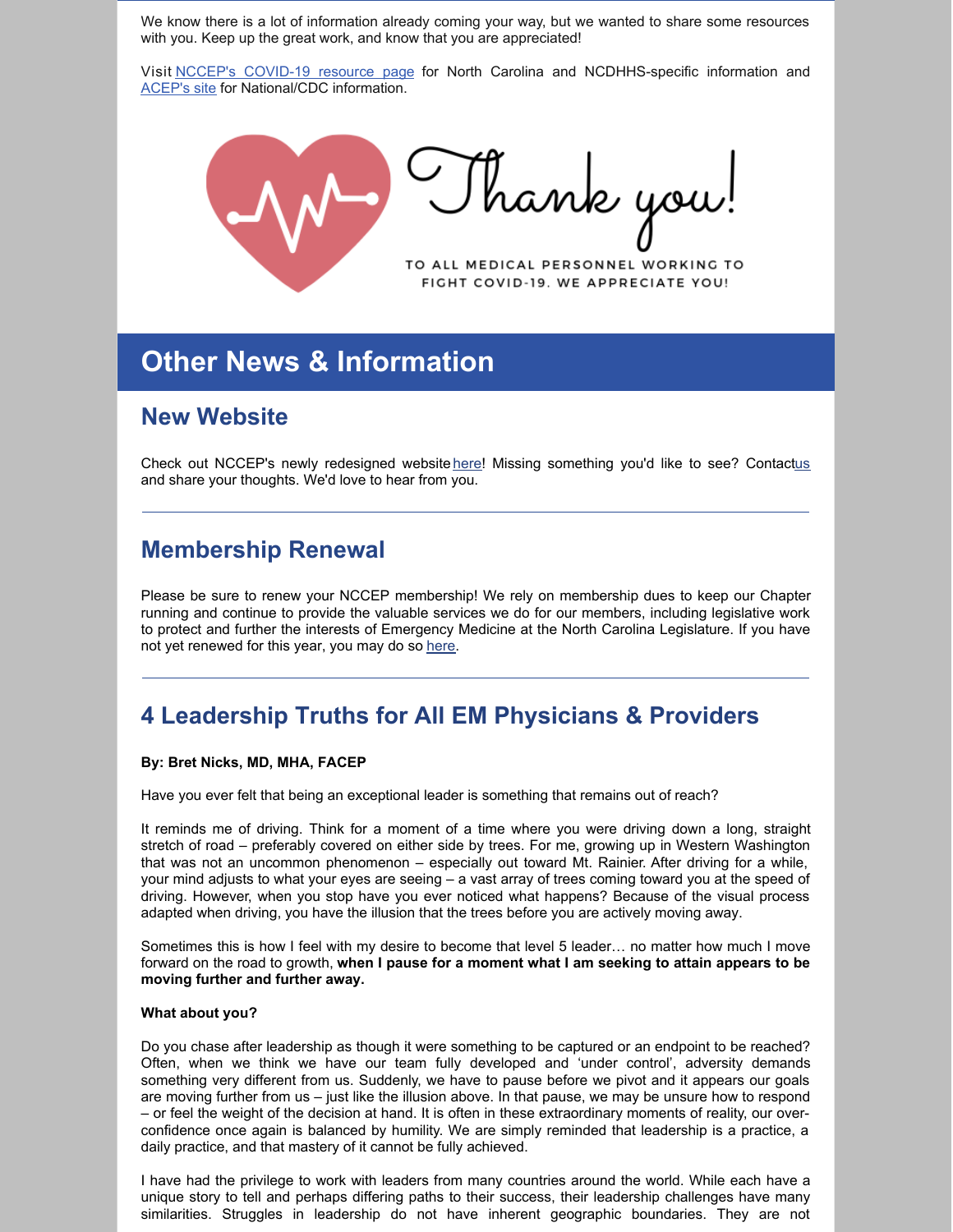constrained by political, cultural, or societal limitations or norms. And with the increasing prevalence of 24/7 technological information dissemination, these challenges may have only increased. Regardless, it has become increasingly clear that leadership challenges share a common DNA – born from the leaders that have forged the path before us.

What I have learned from those that mentored me, through my own work as a leader and from those with whom I have worked or mentored are some simple truths about leadership. They are not profound, but impacting. They provide guardrails for guidance and perspective when needing encouragement. When applied, they will help you be a better leader tomorrow than you are today.

#### **The Four Truths of Leadership:**

#### **Truth #1**: Embrace leadership as a journey

We are not talking about positional leadership or the transactional leader that perceives growth by simple task completion or title. Rather, it is acknowledging that we are in an infinite game requiring perseverance wrapped in a personal belief in our ability to lead.

#### **It is a mindset enclosed in daily action and balanced by awareness.**

It is the byproduct of a practice that is strengthened and refined over a lifetime of committed learning. Are you willing to embrace the journey? If so, what are you doing daily to grow?

#### **Truth #2**: Your leadership stands for something

It has been more than a decade since I first heard leadership expert Simon Sinek present his Golden Circle and describe the inherent value of starting with 'why'. Sinek suggests that your 'why' is how you explain your purpose and the reason you exist and behave as you do. Passionately articulating your 'why' is a very impactful way to communicate with others, define your value proposition and inspire them to act.

#### **Stand for something… or fall for anything.**

#### **Truth #3**: Leadership is not easy.

As a kid, I recall one of my running coaches yelling, "everything worthwhile is uphill" as we ran hill intervals. And while I despised it at the time, I have come to appreciate the strategic advantage of running hills. Many years later, my mentor, John Maxwell, is known for saying that all leadership is uphill. He also affirms that many have "uphill hopes but downhill habits". And the only successful way to do that is to get intentional (see Truth #1).

As I mentioned above, I grew up a stone's throw from Mt. Rainier. Located in the Cascade Range and the highest peak in the state, it has a dominating presence visually and geographically. It was not uncommon for my mother to drive to Paradise, an amazing alpine meadow with breathtaking views of the glacier held peaks and the end of the road for wheel-based adventure seekers and start the climb. Unaware of the common dangers known by more seasoned mountaineers, we would hike through the first snowfields and follow the steps forged by those seeking the summit. Sometimes we would reach Camp Muir – other times we would stop short and marvel at the visual masterpiece. It wasn't easy. It was all uphill. But it was always more incredible than we expected.

#### **Are you ready for the climb?**

**Truth #4**: Leadership believes in and brings value to others.

If leadership was about making people happy, praising them, and maintaining the status quo, it would be simple. However, we are called to find the balance between articulating a vision around a just culture and encouraging your team to not only embrace this but accept inevitable change. And it is through believing in and empowering your team that this process gains momentum. If as a leader you believe in those you have placed on your team and provide the necessary resources and support, they will recognize the effort.

There is an African proverb that says, "If you want to run fast, run alone, if you want to run far, run together." The together part is what makes transformational leadership difficult.

#### **Together = believes in and brings value to others.**

Awareness without application won't get you there. Only leaders that accept the call and are willing to sacrifice through personal growth and intentional change will get tangible results. Creating a lasting impact for those you lead and a legacy for those you serve will be the harvest. Yes, leadership is hard – but don't be your biggest critic, be your greatest cheerleader.

If you are still with me – great. And if you are anything like me, you need to have an action item to actually take the time to apply what I am reading. Take a few minutes to invest in yourself – you are worth it: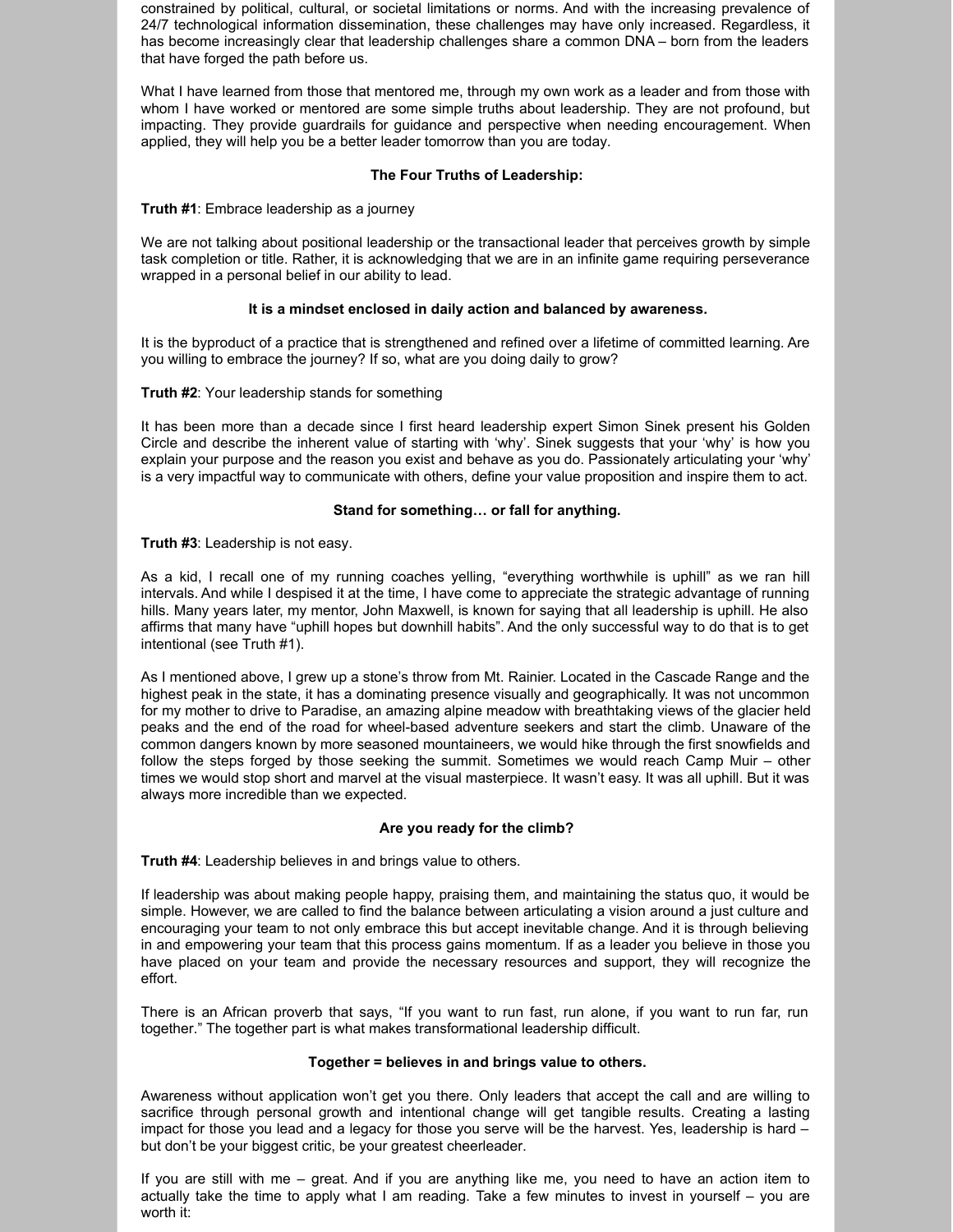Action Item #1: Write down what you are doing intentionally to grow everyday. Action Item #2: Identify 2 uphill challenges that you need to address – and set aside time to complete the task.

Action Item #3: Write down 3 ways you bring value to members of your team.

# **She's Crowning! EMS and ED Obstetrical Emergencies -** A glimpse into what EMS may bring from a cohort study in Forsyth County.

#### By: Stacie Zelman, MD, FACEP

Getting an emergent call over the EMS radio about a patient in active labor, or seizing with possible eclampsia, or delivering at home at 26 weeks, can often be a pulse quickening if not anxiety producing encounter. Obstetrical emergencies such as eclampsia, active labor, and precipitous delivery, are not often thought to encompass a large number of EMS cases within any North Carolina EMS system. However, when prehospital obstetrical emergencies do arise, the EMS personnel and the receiving center, or ED, must be prepared both in their clinical acumen, and with sufficient resources to care for the patient.

As we know within EM, preparation for these types of emergencies is essential. So let me ask – are you prepared? Do you have the required supplies and resources for obstetric emergencies? Have you maintained your practical knowledge through simulation or other means? Is there a plan in place? Recently we asked these questions within our group and given some upcoming service line changes examined our current state of EMS obstetric emergencies.

Few studies have been conducted regarding the demographics and outcomes of patients transported by Emergency Medical Services (EMS) for obstetrical emergencies. We hoped that by gathering data on obstetrical emergencies in a single North Carolina county we could: Determine the incidence of obstetrical emergencies encountered within an EMS system, define the demographics and comorbidities of patients who utilize EMS for obstetrical emergencies, and determine the outcomes for mother and infant who utilize EMS for obstetrical emergencies. The hope was that this data could then be extrapolated to other counties with similar demographics. Then, EMS systems and their respective medical directors, could prepare their trucks and personnel appropriately for these calls, while saving scarce resources for those areas with few to no cases.

We reviewed 147 electronic EMS records. We examined in detail 85 transports involving 82 women. **Racial Distribution**: African American 73.2%,Caucasian 19.5 %, Hispanic 8.5%, Other 7.3%. Mean age was 23.9 + 4.6, (range 17-39). **Pt Location**: 64 (78%) of our patients originated from 5 zip codes in the county, the remaining 18 patients originated from one of 11 additional zip codes. **Comorbidities:** substance abuse 32 (39%), mental illness 27 (33%), pre-pregnancy hypertension 8 (9.8%), prepregnancy diabetes mellitus 5 (6.1%) and lymphoma in 1 patient (1%). Complications of pregnancy: preterm labor 9 (11%), vaginal bleeding 5 (6.1%) Intrauterine fetal demise 2 (2.4%), polyhydramnios 2 (2.4%), pre-eclampsia 2 (2.4%), premature rupture of membranes 1 (1.2%), chorioamnionitis 1 (1.2%). **Maternal outcomes:** 46 (52.1%) patients delivered in the hospital, 5 patients (5.9%) delivered in route, 5 were admitted then discharged without delivery, 29 (34.1%) were discharged directly after preliminary evaluation and treatment.

In this cohort of patients presenting by EMS for an obstetrical emergency, there was a high perinatal mortality rate and a high admission rate to the NICU. Associated factors are lower gestational age at delivery, and increased frequency of complications of pregnancy. Thus, one might conclude that EMS teams and receiving hospitals in a similar demographic group to the one studied, should optimally prepare for not only a high acuity transport for these patients, but prepare to transport to the closest facility with L+D and NICU capabilities, vs freestanding ED's.

Not long after we completed this study, the hospital where I work, Wake Forest Baptist Medical Center in Forsyth County, opened a new Labor and delivery center. Prior to opening, most patients with obstetrical complications presented to our neighboring hospital, the only Labor and Delivery service in our immediate area. Now that our birthing center has opened, the majority of obstetrical emergencies (after 12 weeks) that present to our hospital, go immediately to labor and delivery. However, in our ED, we still may take EMS calls or intercept patients that are too unstable to make it to L+D. Knowing ahead of time the potential serious short and long term complications of these patients can help in having a prepared and equipped prehospital team, as well as having immediately available the necessary resources in the ED. Thus, being prepared when these calls come, not only helps these patients, it may also serve to lower your pulse rate just a bit. It isn't common, but as emergency physicians we need to be ready 24/7/365.

# **Political Action Committee**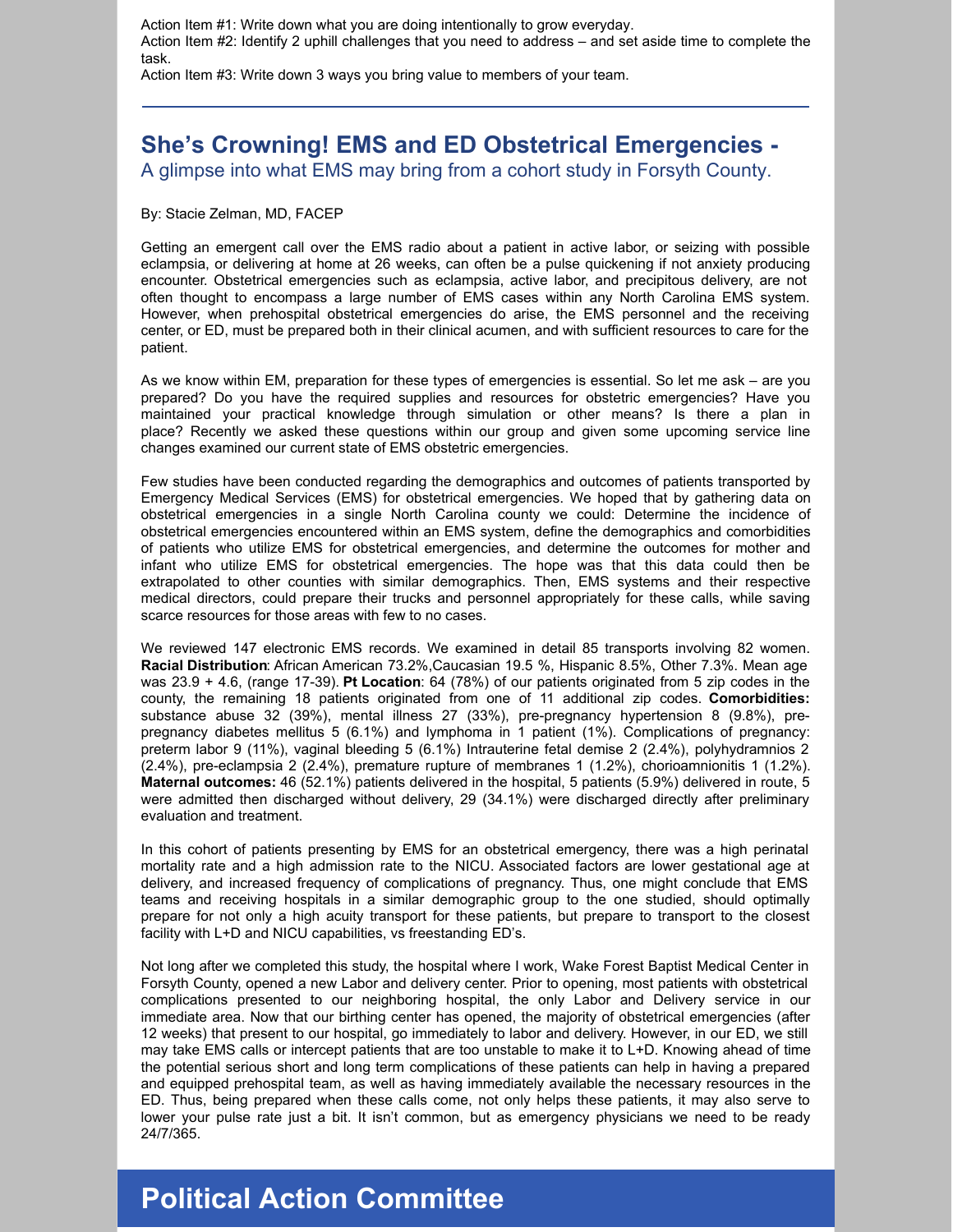Thank you to all members who have contributed to the College's Political Action Committee (EP-PAC) over the past year and to those who continue to contribute in 2020. Your donations allow the College to work on your behalf to give a voice to Emergency Medicine issues in our State Legislature.

You may contribute to the EP-PAC online, by mail to EP-PAC, PO Box 1038, Wake Forest, NC 27588, or on your ACEP dues renewal form.

# **[Donate](https://www.nccep.org/?page_id=605) to Your PAC Online**

# **SAVE the DATE**



# **9th Annual**

# **COASTAL EMERGENCY MEDICINE CONFERENCE**

FRIDAY, JUNE 11 - SUNDAY, JUNE 13, 2021<br>Kiawah Island Golf Resort, Kiawah Island, SC

www.coastalemergencymedicineconference.org

**NEWS FROM ACEP**

**American College of**<br> **Emergency Physician** Emergency Physicians®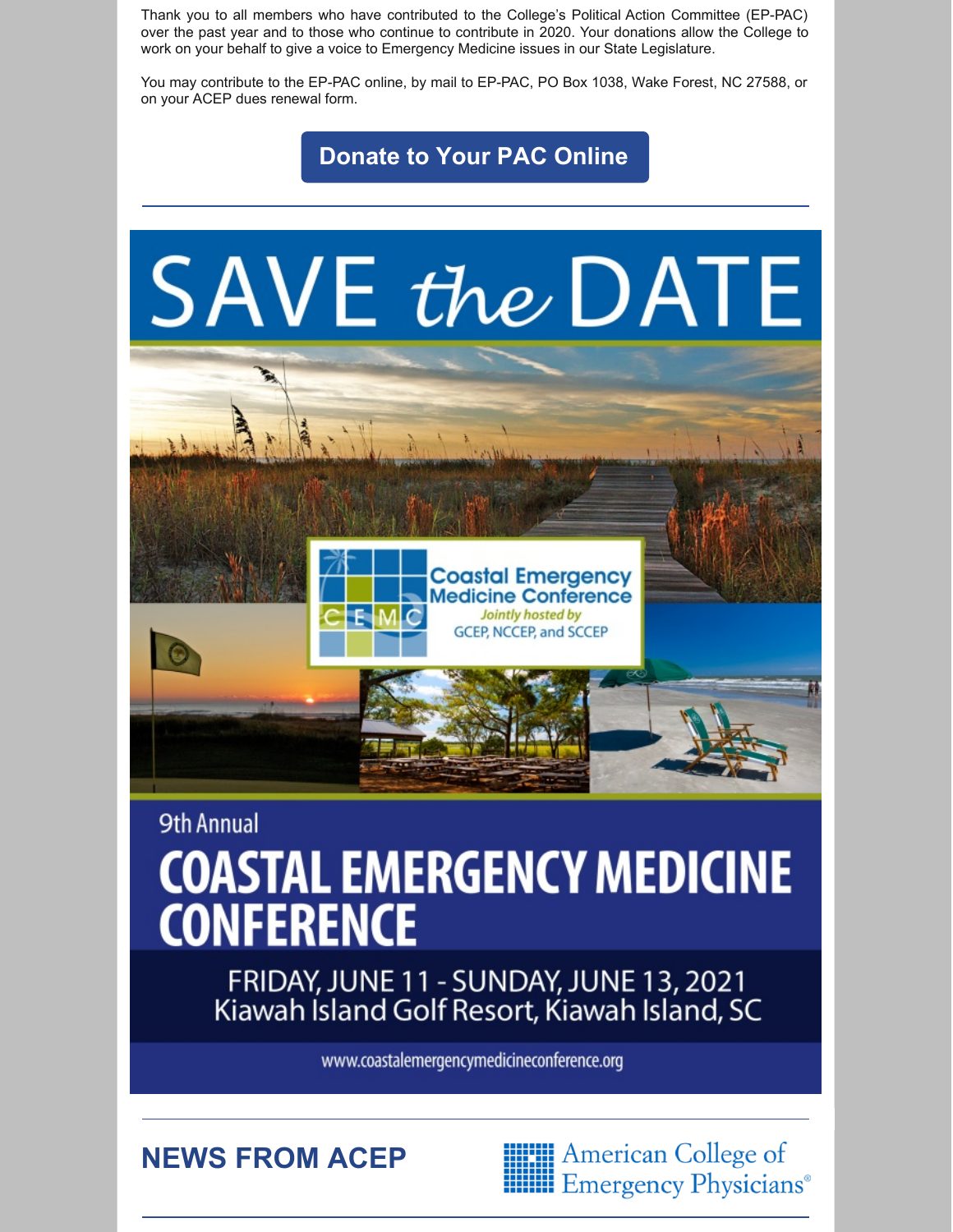

Stay current with the [COVID-19](https://www.acep.org/corona/covid-19-Main/) Center. It's your one-stop-shop for clinical and legislative updates. Quick Links: [Physician](https://www.acep.org/corona/covid-19-physician-wellness/) Wellness Hub | [COVID-19](https://www.acep.org/corona/covid-19-field-guide/cover-page/) Field Guide

# Get PPE through Project N95

With member concerns about the quality of N95 masks on the open market, ACEP has joined with Project N95 to offer PPE to you at volume prices. This [exclusive](https://www.acep.org/corona/COVID-19-alert/covid-19-articles/order-ppe-through-aceps-collaboration-with-project-n95/) benefit for ACEP member[s](https://www.acep.org/corona/COVID-19-alert/covid-19-articles/order-ppe-through-aceps-collaboration-with-project-n95/) is available only through August 26. Registration opens at 4 p.m. ET on Wednesday, August 19 and is only available to members in the 50 states of the US, DC and Puerto Rico.

# ACEP & EMRA Launch Diversity Mentoring Initiative on August 15

This collaboration between the ACEP Diversity, Inclusion and Health Equity Section (DIHE) and EMRA's Diversity & Inclusion Committee that supports leadership and career development for diverse medical students, residents, fellows, academic attendings and community emergency physicians in the EM community. The first 200 mentees have been matched with 100 mentors from across the EM community. If you're interested in being part of the next cohort, slots will open up in six months. Follow #mentorsofEM and #menteesofEM on Twitter to keep tabs on the program's progress, and learn more at [mentor.acep.org](https://mentor.acep.org/).

# New Policy Statements and Information Papers

During their June 2020 meeting, the ACEP Board of Directors approved the following new policy statements and information/resource papers. For a full list of the College's current policy statements, consult the ACEP Policy [Compendium](https://www.acep.org/globalassets/new-pdfs/policy-statements/policy-compendium.pdf).

#### New Policy Statements:

[Antimicrobial](https://www.acep.org/patient-care/policy-statements/antimicrobial-stewardship/) Stewardship Expert Witness [Cross-Specialty](https://www.acep.org/patient-care/policy-statements/expert-witness-cross-specialty-testimony-for-standard-of-care/) Testimony for Standard of Care [Leadership](https://www.acep.org/patient-care/policy-statements/leadership-and-volunteers-conduct-policy/) and Volunteers Conduct Policy Medical [Neutrality](https://www.acep.org/patient-care/policy-statements/medical-neutrality/)

#### Revised Policy Statements:

2020 [Compendium](https://www.acep.org/patient-care/policy-statements/code-of-ethics-for-emergency-physicians/) of ACEP Policy Statements on Ethical Issues (page two of the Code of Ethics) Guidelines Regarding the Role of Physician Assistants and Nurse [Practitioners](https://www.acep.org/patient-care/policy-statements/guidelines-regarding-the-role-of-physician-assistants-and-nurse-practitioners-in-the-emergency-department/) in the Emergency **Department** Role of the Emergency Physician in Injury Prevention and Control for Adult and Pediatric Patients [Sunsetted:Reporting](https://www.acep.org/patient-care/policy-statements/role-of-the-emergency-physician-in-injury-prevention-and-control-for-adult-and-pediatric-patients/) of Medical Errors

#### New Information/Resource Papers (Smart Phrases)

Antitussive [Medications](https://www.acep.org/patient-care/smart-phrases/antitussive-medications-for-children/) for Children Asthma [Exacerbation](https://www.acep.org/patient-care/smart-phrases/asthma-exacerbation/) [Asymptomatic](https://www.acep.org/patient-care/smart-phrases/asymptomatic-hypertension/) Hypertension [Coronavirus](https://www.acep.org/patient-care/smart-phrases/coronavirus-concern--confirmed-or-suspected/) Concern — Confirmed or Suspected Ethanol [Intoxication](https://www.acep.org/patient-care/smart-phrases/ethanol-intoxication/) [Influenza-Like](https://www.acep.org/patient-care/smart-phrases/influenza-like-illness/) Illness [Injection](https://www.acep.org/patient-care/smart-phrases/injection-drug-use/) Drug Use Motor [Vehicle](https://www.acep.org/patient-care/smart-phrases/motor-vehicle-crash/) Crash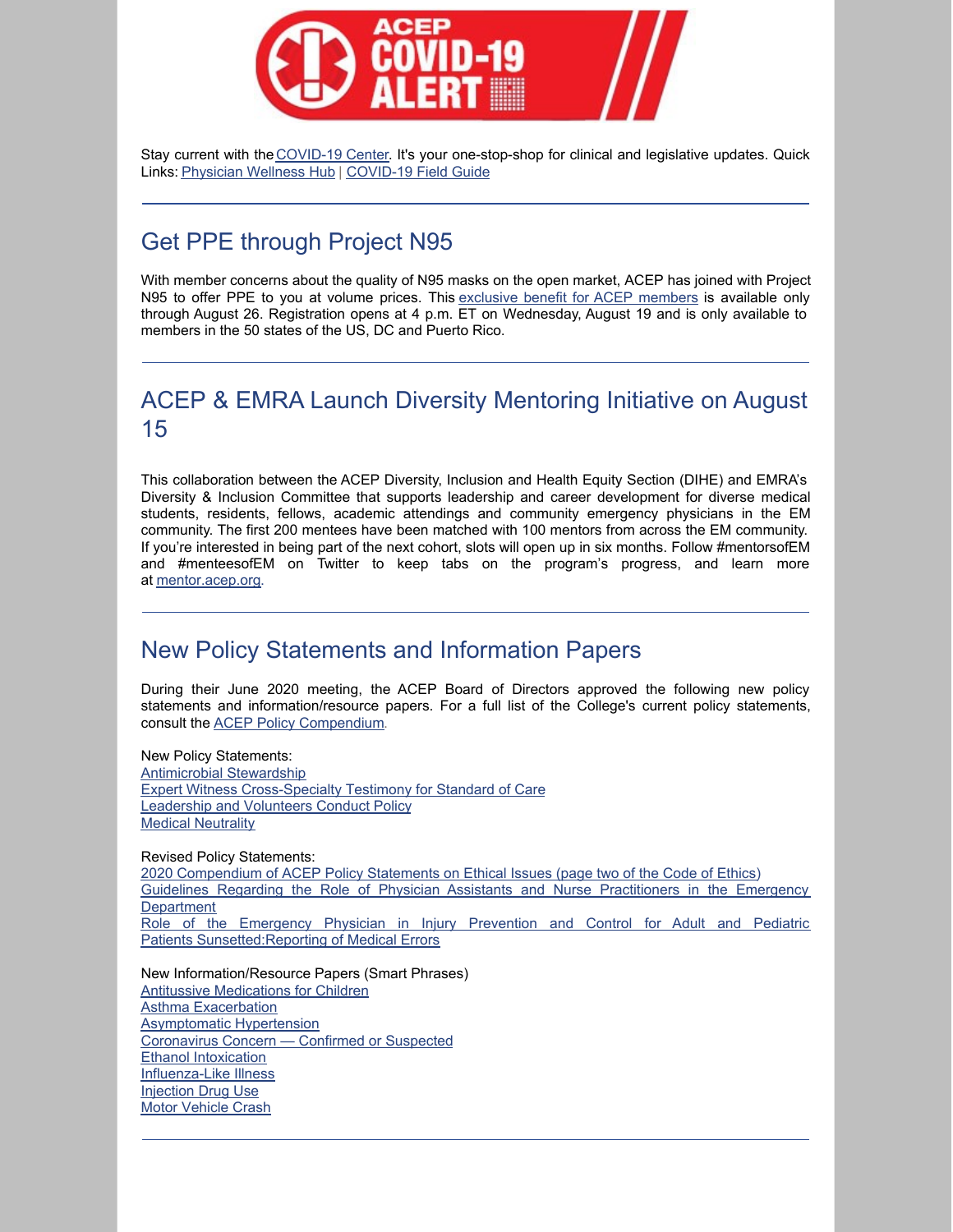

# ACEP20 is a CME Jackpot + Announcing Special Guest: Dr. Anthony Fauci!

ACEP20 will include more than 250 hours of CME education, but here's the best part: Attendees get access to this education and CME for THREE YEARS after the event! All of the live events will be debuting during the original dates: Oct. 26-29. We are happy to announce our first special guest at ACEP20 – Dr. Anthony Fauci, NIAID Director. We'll be unveiling other celebrity keynote speakers throughout August, so follow ACEP's social media channels for those exciting [announcements.](https://acep.org/acep20?utm_source=chapters&utm_medium=copy-ad&utm_campaign=acep20-tracking) Click here for more information and to register.

# Regulatory Updates

Check out our [Regs](https://www.acep.org/federal-advocacy/federal-advocacy-overview/regs-eggs/regs-eggs-archive/) & Eggs blog for the latest regulatory updates.

2021 Physician Fee Schedule Proposed Rule: What You Need To Know

ACEP recently published a new [comprehensive](https://www.acep.org/globalassets/new-pdfs/advocacy/summary-of-the-cy-2021-pfs-and-qpp-proposed-rule.pdf) summary of the 2021 Physician Fee Schedule Proposed Rule and its potential effect on emergency medicine. Last week, we ent a [letter](https://www.acep.org/globalassets/new-pdfs/advocacy/acep-letter-to-sfc-and-wm-on-cy2021-pfs-em-codes----08042021.pdf) expressing our concerns with the proposed cuts and calling on Congress to waive budget neutrality requirements to avert the cuts that pose a significant threat to EM physicians and the health care safety net. Voice your [concerns](https://p2a.co/SeZSIvU) by joining the thousands of ACEP members who have urged their legislators waive the budget neutrality requirement for calendar years 2021 and 2022 by signing on to a bipartisan "Dear Colleague" letter.

#### HHS Reopens Application Process for Provider Relief Funding

Most EM groups were eligible to receive funding from the Medicare General Distribution. If you missed the original June 3 deadline, [y](https://cares.linkhealth.com/#/)ou may be [eligible](https://cares.linkhealth.com/#/) to apply now. Note: If you already received funding from the "General Distribution" and kept it, you cannot apply for additional funding. The cap in funding is still 2% of your annual patient revenues.

#### CMS Delays AUC Program to 2022

CMS recently announced that it would delay the full implementation of the Appropriate Use Criteria (AUC) program until at least the start of calendar year (CY) 2022. ACEP has long advocated for emergency physicians to be exempted from this program. Learn more about the AUC [program](https://www.acep.org/federal-advocacy/federal-advocacy-overview/acep4u/acep4u-electronic-health-records-ehr/).

As of Aug. 1, all laboratories must report certain data elements for all COVID-19 tests (including patient demographic data). The responsibility of collecting this information may fall on [emergency](https://www.acep.org/by-medical-focus/infectious-diseases/coronavirus/FederalAnnouncementsandGuidanceRelatedtoCOVID19/data-collection-requirements-for-covid-19-tests/) physicians.

#### What President Trump's Executive Order on Rural Health and Telehealth Means for EM

On August 3, President Trump issued an executive order (EO) that calls on the Department of Health and Human Services (HHS) to develop new payment models aimed at transforming how clinicians practicing in rural areas are reimbursed under Medicare. Further, the President states in the EO that he believes that many of the telehealth flexibilities available during the COVID-19 public health emergency (PHE) should be made permanent and asks HHS to issue a reg that would examine which services should continue to be provided to patients via telehealth after the PHE ends. On the same day the EO was issued, the (CY) 2021 Physician Fee Schedule (PFS) and Quality Payment Program (QPP) proposed reg was released, which includes a robust set of proposed telehealth policies. Last week's [regulatory](https://www.acep.org/federal-advocacy/federal-advocacy-overview/regs-eggs/regs--eggs58/) blog digs in to the telehealth proposals and what they could mean for emergency physicians.

Related News: New Analysis Reveals Worsening Shortage of [Emergency](https://www.emergencyphysicians.org/press-releases/2020/8-12-20-new-analysis-reveals-worsening-shortage-of-emergency-physicians-in-rural-areas) Physicians in Rural Areas

# Urge Congress: Please Support Mental Health Resources and